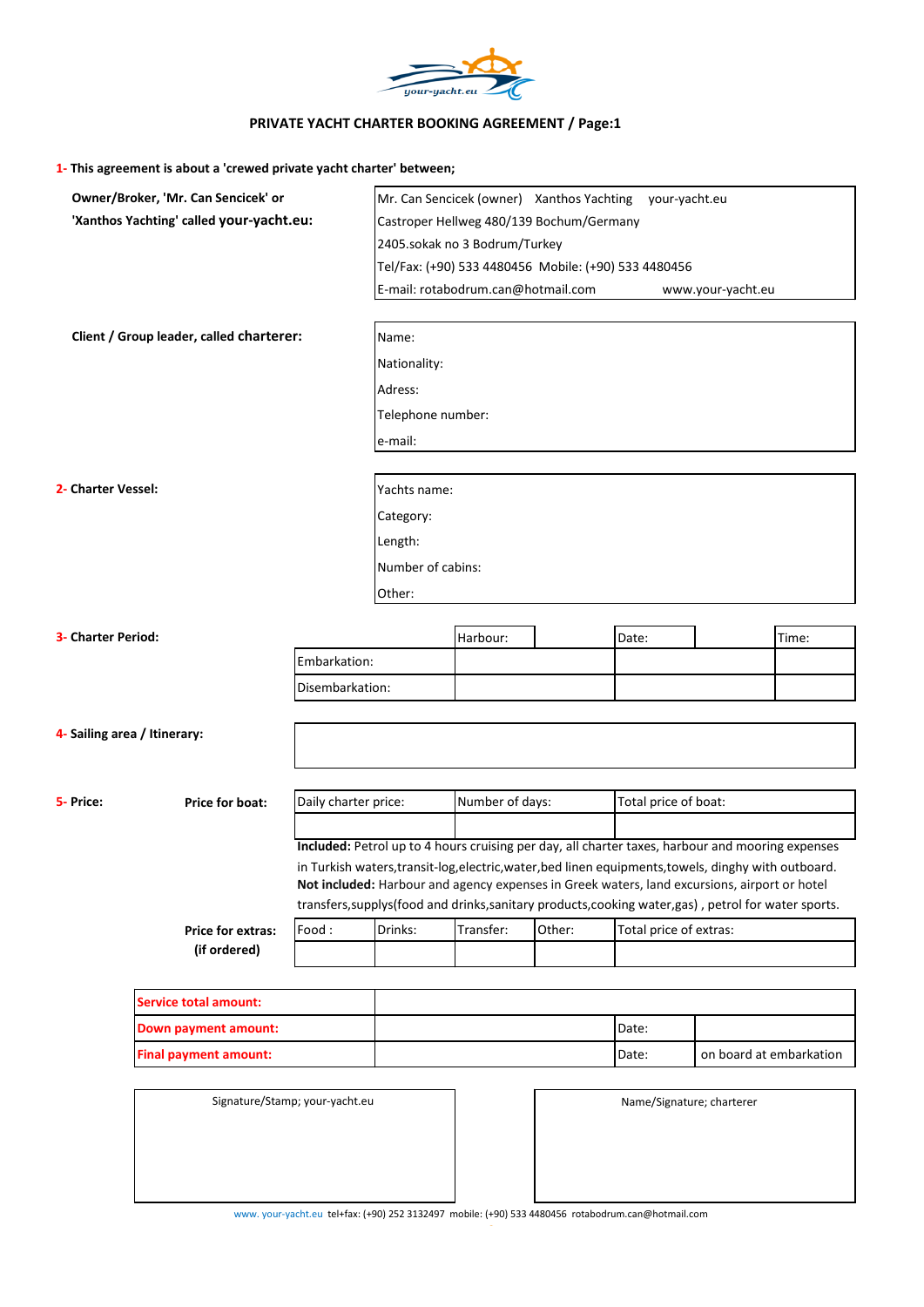

## **PRIVATE YACHT CHARTER BOOKING AGREEMENT / Page:2**

**6- Payment:** Down payment can be done with a credit card via 'mail order form' or a bank transfer to the accounts below. **Bank account holder:** Can Sencicek **Bank name:** Yapikredi bankasi/Turkey **Branch:** 676-Halikarnas **Swift code:** YAPITRIS 072 **IBAN for euro:** TR06 0006 7010 0000 0095 3646 67 **IBAN for usd:** TR71 0006 7010 0000 0095 3646 61 Once all pages of the aggrement is signed, scanned and send back from both parties, the down payment has to be done within 7 days. The remittance slip from the bank to say that the deposit funds are on the way, will be a prove and your booking will be confirmed. The balance will be paid in cash when you embark your boat. In case of non payment or delayed payment, your-yacht.eu is authorised to cancel the agreement.

- **7- Terms-A:** your-yacht.eu is responsible for making all the arrangements for everything specified in the services and itineraries. At time of embarkation, boat and the crew must be in a clean and good condition and and must be ready to start the cruise. In case; any of the services cannot be provided at the time of the tour for reasons beyond the control of the company, your-yacht.eu is responsible in providing equally comfortable and interesting alternative. In this case, your-yacht.eu may operate the cruise program with another boat as long as this boat is of the same or higher standard. Passengers offered a suitable alternative boat, are not entitled to any refund.
- **8- Terms-B:** During the cruise, should the boat sustain any breakdown in machinery, mechanical defect or be disabled by fire on board, grounding or collision disrupting the cruise itinerary for more than 24 hours, and if no substitute boat or arrangement is offered, passengers will be entitled to a refund proportional to the cruise days not operated. No further claims will be accepted.
- **9- Terms-C:** your-yacht.eu may for any reason whatsoever cancel any cruise at any time for reasons of **Force Majeure;** We do not accept liability for any loss, damage or expense resulting from war or terrorist activities, threatened or actual, civil unrest, industrial action, weather conditions, fire on land, volcanic eruption, flood, drought, harbour & airport regulations and closure, unforeseen alterations to public transport schedules, rescheduling of aircrafts, boats, or any type of transportation means or any other event outside our control which either delays or extends the holiday arrangements.
- **10- Terms-D:** your-yacht.eu preserves the right to cancel the whole tour without a refund, if the capacity of the passengers excess the booking and the capacity of the boat itself.
- **11- Terms-E:** The captain is responsible for the safe navigation of the yacht and the charterers. The guests shall use the yacht exclusively as a pleasure vessel, with care and attention. The guests shall ensure that; no pets or animals are brought on board, no weapons, no narcotics are used or carried on board, and no other illegal activities are carried out on board. In cases of misbehavior which puts the boat and the guests in danger, the captain will go to the next harbor and disembark the guests without any refund.
- **12- Terms-F:** All private yachts and gulets are unique and different from each other. Therefore, every vessel has it's own standard (super luxury, luxury, standard plus and standard) and it's own features of specifications, technical equipments etc. Please check the individual specifications of your boat on www.your-yacht.eu If your boat has power generators, air condition, water sports or other technical equipment, please check the terms of use for those equipment. They may be limited to a certain time each day.
- **13- Terms-G:** your-yacht.eu liability and responsibility does not extend beyond the boat; any arrangements made by or for passengers either before boarding or when disembarking are at the passenger's own risk. In case of 'no show' (guest does not approach without notice) at the date and time of emberkation, your-yacht.eu is authorised to cancel the agreement without any refund.
- **14- Terms-H:** All of the carriers and other services provided in which we bring together in our services work as independent contractors and are not agents or employees of the company. Nevertheless, all of the service provided bears your-yacht.eu guarantee and responsibility for quality of service, which we provide all of our customers with.
- **15- Terms-I:** Smoking is not allowed inside the boat. You can smoke outside, on the upper deck.
- **16- Terms-J:** The captain has the right to change the itinerary depending on weather conditions.
- **17-Insurance:** All boats are under fully comprehensive and third party insurances. The insurance covers even the medical expenses in case of injury on board during the cruise and the cost of personal belongings in case of accidents that may occur while at sea. However,

Signature/Stamp; your-yacht.eu Name/Signature; charterer

www. your-yacht.eu tel+fax: (+90) 252 3132497 mobile: (+90) 533 4480456 rotabodrum.can@hotmail.com